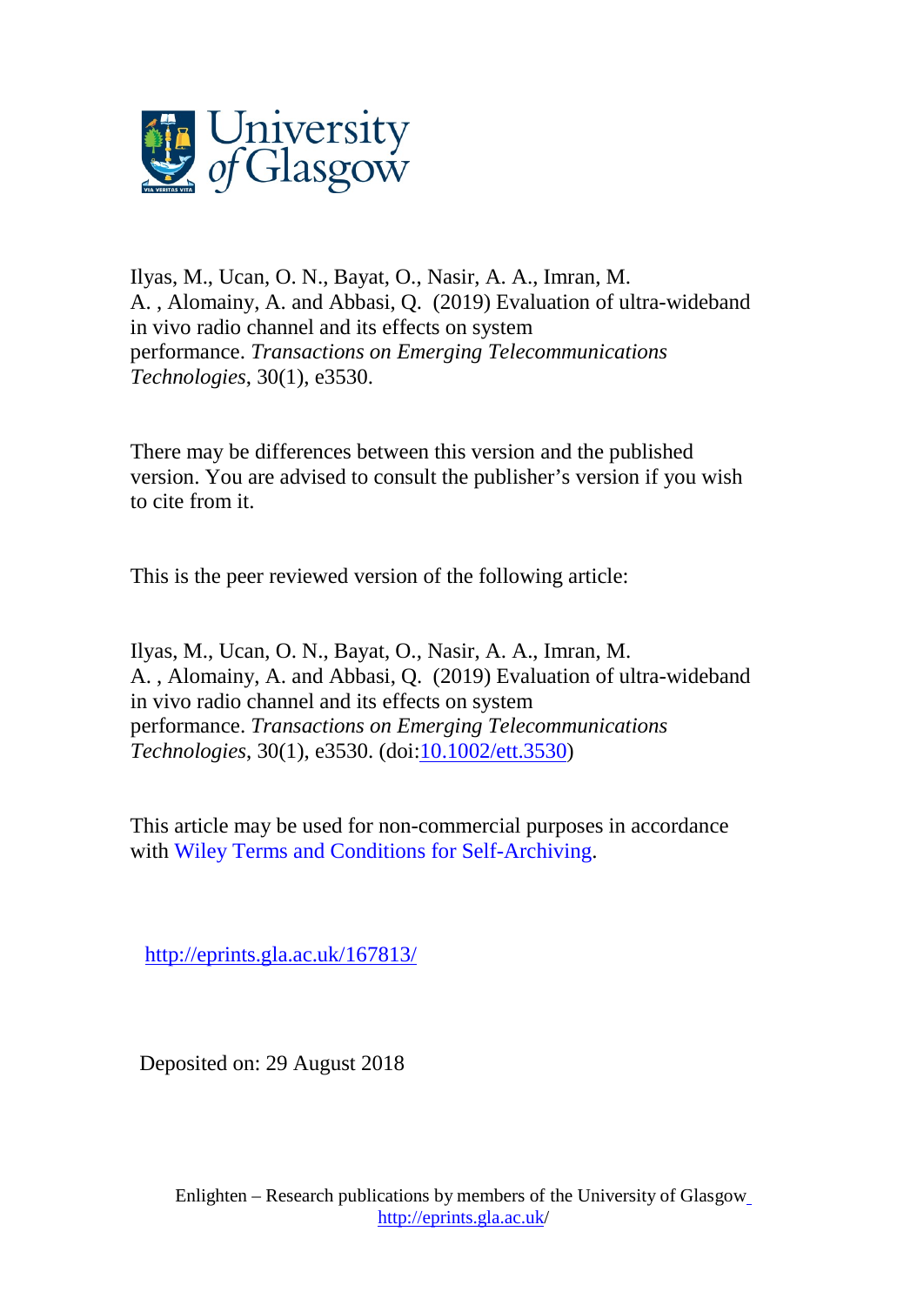# **Evaluation of Ultra-Wideband In-vivo Radio Channel and Its effects on System Performance**

Muhammad Ilyas, *Student Member, IEEE,* Osman N. Ucan, Oguz Bayat, Ali Arshad Nasir, Muhmmad Ali Imran, Senior Member IEEE, Akram Alomainy, Senior Member IEEE, and Qammer H. Abbasi, *Senior Member, IEEE*

*Abstract***—This paper presents bit error rate (BER) performance analysis and improvement using equalizers for an** *in vivo* **radio channel at ultra-wideband (UWB) frequencies (3.1 – 10.6 GHz). By conducting simulations using a bandwidth (BW) of 50 MHz, we observed that the**  *in vivo* **radio channel is affected by small-scale fading. This fading results in inter-symbol interference (ISI) affecting upcoming symbol transmission, causing delayed versions of the symbols to arrive at the receiver side and causes increase in BER. A 29 taps channel was observed from the experimentally measured data using a human cadaver and BER was calculated for the measured** *in* **vivo channel response along with the ideal additive white Gaussian noise (AWGN) and Rayleigh channel models. Linear and nonlinear adaptive equalizers i.e., decision feedback equalizer (DFE) and least mean square (LMS) were used to improve the BER performance of the** *in* **vivo radio channel. It is noticed that both the equalizers improve the BER, but DFE has better BER compared to LMS and shows a 2 dB and 4 dB performance gain of DFE over the LMS at Eb/No = 12 dB and at Eb/No = 14 dB, respectively. The current findings will help guide future researchers and designers in enhancing systems performance of an ultra-wideband** *in vivo* **wireless systems.**

*Index Terms***—Bit error rate, Equalization, Implantable devices,**  *In vivo* **communication, Wireless body area networks, Ultra wideband.**

#### I. INTRODUCTION

mplantable devices are under research for a while now, and Implantable devices are under research for a while now, and<br>Iresearchers make it possible to commercialize most of the devices including cardiac pacemakers, drug delivery and defibrillators [1-2]. However, the size of the implantable devices is always an issue, and scientists are continuously

Oguz bayat is with the graduate school of science and engineering, Altinbas university, Mahmutbey dilemenler Street No: 26, 34217, Turkey ([\(oguz.bayat@altinbas.edu.tr\)](mailto:oguz.bayat@altinbas.edu.tr)

working to make it smaller, and design micro antennas [3] for the successful communication with the outside wireless devices plus it will help reduce the size of the implantable device. As any electronic device, these devices need stable power required to work correctly and charging them or changing their batteries is an issue. Due to this implanted nature, power efficient [4] devices need to be designed for the successful communication. Experiments have been performed to check if these devices can be charged wirelessly [5]. In [6] an option is presented which uses human motion to recharge the device. To transfer data to the central system or from one node to another node, those devices commonly use the wireless channel, and as this important data is sent wirelessly, it is vulnerable and at risk of attacks by an outside intruder. The communication between implantable devices must be encrypted and secured [7] enough to safely transfer the data. Semantic wireless attacks are performed and tested in [8], and it is shown that the low power and cheaper medical devices are at high risk. Considering the requirements of low power and high data rates, UWB communication can help provide reasonable bandwidths plus low power consumption. Experimental analysis or UWB path loss model is presented in [9]. Different channel models for implantable medical devices (IMD's) are discussed in [10], and the commercial deployment of these devices are discussed in [11].

Multiple signal strength and impulse response tests were performed using a perfect human body model [12]. It is observed that the variations are more profound at high frequencies up to received signal strength (RSS) 20 dB. Blood vessels are used as a transport channel for i*n vivo* communication in [13], controlled information transfer through an *in vivo* nervous system is demonstrated using the neurons of an earthworm in [14]. In communication systems we always face errors on the receiver side, caused by multiple factors including effect of noise, outside environment, climate, multipath especially in indoor structures, reflection, diffraction,

Muhammad Ilyas is with the graduate school of science and engineering, Altinbas university, Mahmutbey dilemenler Street No: 26, 34217, Turkey (muhammad.ilyas@org.altinbas.edu.tr)

Osman N. Ucan is with the school of science and engineering, Altinbas university, Mahmutbey dilemenler Street No: 26, 34217, Turkey [\(Osman.ucan@altinbas.edu.tr\)](mailto:Osman.ucan@altinbas.edu.tr)

Ali Arshad Nasir is with the departement of electrical engineering, King Fahd University of Petroleum and Minerals, Dhahran,31261, Saudi Arabia (anasir@kfupm.edu.sa)

Qammer H. Abbasi and Muhammad Ali imran are with the school of engineering, University of Glasgow, University Avenue, Glasgow G12 8QQ, U.K. [\(Qammer.Abbasi@glasgow.ac.uk\)](mailto:Qammer.Abbasi@glasgow.ac.uk)

Akram Alomainy is with Queen Mary University of London, (a.alomainy@qmul.ac.uk)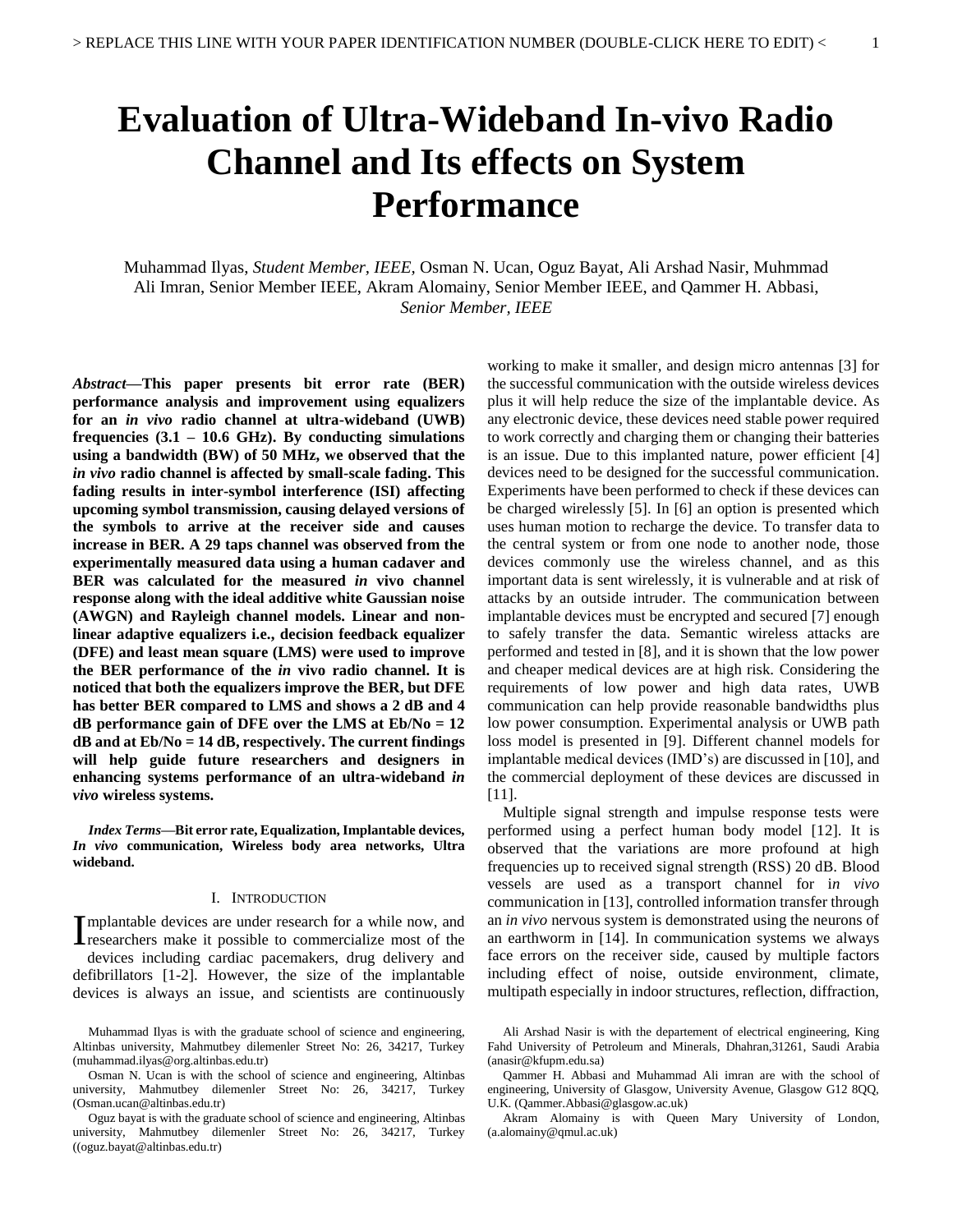fading and interference due to the nearby wireless devices. These factors affect the signal and results in the degradation of bit error rate (BER). In [15] authors demonstrated the maximum allowed transmitted power from an *in vivo* device to achieve the desired BER while maintaining the specific absorption rate (SAR). The targeted data rates of 100 Mbps is achieved with maximum SAR which is the amount of radio frequency (RF) absorbed by the body [16]. The SAR provides a metric for the observed power amount in the tissues. Federal Communications Commission (FCC) recommends that the value of SAR must be less than 1.6W/kg taken over a volume having 1g of tissues. To obtain a high data rate communication, UWB is still a good option due to its properties of low power and high bandwidth.

UWB channel is used in different areas of medical science for positioning and communication in the operating room [17] both in live (during operation) and non-live scenarios. It is observed that even within a highly multipath environment UWB provides reasonable results. UWB channel characteristics and system model is discussed in [18]. In communication system there is always a tradeoff to achieve high bandwidth with low power. The use of UWB introduces inter-symbol interference (ISI), which affects the performance of the system and thus results in high BER's. To avoid or improve the BER performance of UWB *in vivo* communication, using equalizers [19] is the best option.

There are different types of equalizers present in the literature, they can be divided into two main types, adaptive linear and non-linear equalizers. The most effective linear equalizers are recursive least square (RLS) and least mean square (LMS) equalizers [20]. RLS and LMS can be used in combination by using their properties effectively [21]. On the other hand, the most common non-linear equalizers are decision feedback equalizer (DFE) and maximum likelihood sequence estimator (MLSE) equalizers. There are different types of DFE [22] equalizers available in the literature with their specific functions according to the requirement [23-25], such as to improve the BER and reduce ISI to get the desired signal at the receiver end. Channel coding is also used to improve the BER performance of the system but channels with high ISI first need to be equalized [30-32] to cancel or reduce ISI and then recovered using channel coding. This paper presents the BER analysis of experimental *in vivo* radio channel with and without equalization. for the first time in the literature as per author's knowledge. The channel response is compared with AWGN and Rayleigh channel. Furthermore, different types of equalizers (both linear and non-linear) are used to improve the BER performance. Overall, the equalizers improved the performance significantly. According to the results it is clear that non-linear equalizer outperformed the linear equalizer. DFE shows a 2 dB performance gain over the LMS at Eb/No = 12 dB and 4  $dB$  at  $Eb/No = 14 dB$ .

The rest of this paper is organized as follows. Section II discussed the experimental setup used to perform experiments using a human cadaver. Section III presents the bit error rate performance of experimental *in vivo* channel without using equalization and comparing it with ideal additive white Gaussian noise (AWGN) channel and ideal Rayleigh channel. Section III focuses on the equalization techniques and use of equalizer along with the mathematical equations used for all the equalizers. Section IV presents the simulations of a BER performance for *in vivo* communication and spectrum of the unequalized and equalized signals. Finally, future developments are discussed in the conclusion in section V.

## II. EXPERIMENTAL SETUP

A human cadaver was used to perform the experiments as presented in  $[28, 34, 36]$ . All the experiments were performed under the assistance of certified medical doctor in a hospital after ethical approvals. In order to generate affective data, fresh organs such as heart, stomach and intestine from a sheep were used to place inside the human cadaver. The complete list of equipment's can be seen in Table I.

Initially the equipment's were checked to make sure the system was working properly in order to avoid false reading the cable losses are calculated properly [34]. Two types of antennas were used in the experiments an *in vivo* and an *ex vivo* antenna. *In vivo* antennas [35] was used to place inside the human cadaver in different places including on top of heart, below heart, on top of stomach, inside stomach and below stomach and finally on top of intestine, inside intestine and below intestine. The *ex vivo* antennas were placed on the center of the body, near the head at the right lateral, left lateral. Extensive experiments were performed to collect the data, each experiment was performed multiple times and the average was taken to be used in simulations and mathematical modeling. A two-meter-long coaxial cable was used to connect the antennas with a vector network analyzer (VNA). The experimental setup can be seen in Figure 1.



Figure 1 - Experimental setup for UWB In-vivo measurements.

| <b>TABLE I</b><br><b>EQUIPMENT USED IN EXPERIMENTS</b> |                 |  |
|--------------------------------------------------------|-----------------|--|
| Equipment/Subject                                      | Values/quantity |  |
| Measurement device                                     | VNA             |  |
| Cable                                                  | Coaxial         |  |
| No of Antennas                                         | 2               |  |
| Antenna Type 1                                         | Ex vivo         |  |
| Antenna Type 2                                         | In vivo         |  |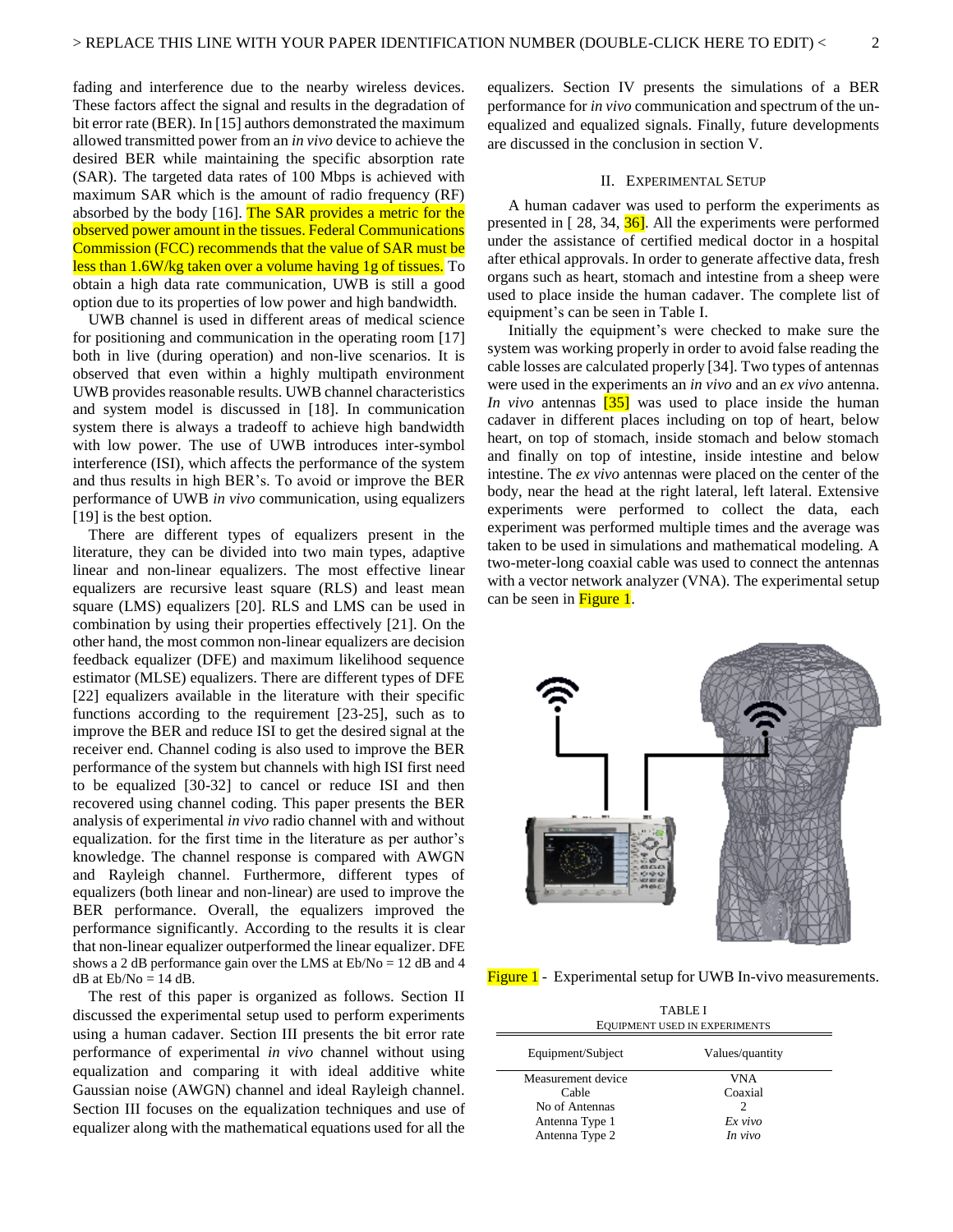| Length of the cable | 2 meters                     |  |
|---------------------|------------------------------|--|
| Subject             | Human Cadaver                |  |
| Organs used         | Heart, stomach and Intestine |  |

#### III. BER PERFORMANCE OF EXPERIMENTAL *IN VIVO* CHANNEL

*In vivo* communication is a highly multipath communication that suffers from fading due to the dense structure of the human body, as *in vivo* devices must be placed inside the human body. It is also highly location dependent and a slight change in the position of the device can affect the channel and performance of the system and its link budget. We used UWB frequencies between (3.1 – 10.6 GHz) with the central frequency  $f_c =$ 6.75  $GHz$  and bandwidth  $BW = 50 MHz$  for our simulations of the experimental data. The complete list of simulation parameters can be found in Table II. Channel response  $h(t)$ , is extracted by IFFT using  $(1)$  in MATLAB<sup>©</sup>. The channel response of the experimental data can be seen in Figure 2 we used the experimental data collected through VNA using two dipole antennas the readings are than averaged by taking the mean, each reading consist of 4001 points of data collected using VNA each point has values for each s-parameter starting from 3GHz until 10 GHz. A 29 taps channel can be observed a highly multipath channel with high ISI. The mathematical modeling for the channel is presented in [33].

$$
X(n) = \frac{1}{N} * \sum_{K=1}^{N-1} X(K) * e^{i * 2 * pi * n * \frac{K}{N}} \qquad (1)
$$

Where, *X(K)* represents the frequency domain samples, *X(n)* represent the time domain samples *N* is the size of FFT and *k* is  $0,1,2,3$ ......N-1.

The signal is modulated using binary phase shift keying (BPSK) modulation with oversampling factor of 4, and can be define as (2) [26], root raised cosine (RRC) pulse shaping is used with span = 10 and a roll-off factor of 0.25 using  $(3)$  [27]. The signal is then convolved with 29 taps *in vivo* channel response, and AWGN is added as noise. At the receiver end, the signal is again demodulated, and BER is calculated for the *in vivo* channel without using any equalization which as expected show the worst channel scenario affected by fading and ISI. The channel is further compared with the ideal AWGN and Rayleigh channel to understand the status of *in vivo* channel and where it lies and which is the closed resembled channel currently available and known in the literature. The BER of BPSK in AWGN is calculated using (4). The Rayleigh channel was selected for the comparison as it is used for highly multipath and non-line of side (LOS) fading scenarios, which has a probability density function given in (5). The BER simulations for *in* vivo channel, ideal Rayleigh and ideal AWGN are shown in Figure 3. The *in vivo* BER is plotted without using any performance enhancing tools the aim was to observe the BER in its original form directly from the experimental data and as expected the worst performance can be seen in the simulation which is because of the multipath and non-line of sight scenario in a highly congested environment in side human cadaver.

$$
V_{BPSK}(t) = b(t)\sqrt{2P} \cos 2\pi f_c t \tag{2}
$$

Where 
$$
0 < t < T
$$
.

And

 $b(t) = +1$  or *-1, f<sub>c</sub>* is the carrier frequency, and *T* is the bit duration. The signal has a power  $P = \frac{A^2}{2}$  $\frac{1}{2}$ , so that  $A = \sqrt{2P}$ , where A represents the peak value of sinusoidal carrier.

$$
H(f) = \begin{cases} \n\sqrt{T} & \left(0 \le |f| \le \frac{1-\beta}{2T}\right) \\ \n\sqrt{\frac{T}{2}\left\{1 + \cos\left[\frac{\pi T}{\beta}\left(|f| - \frac{1-\beta}{2T}\right)\right]\right\}} & \left(\frac{1-\beta}{2T} \le |f| \le \frac{1+\beta}{2T}\right) \\ \n0 & \left(|f| > \frac{1+\beta}{2T}\right) \n\end{cases} \tag{3}
$$

Where *f* is frequency, *T* is the symbol time, and  $\beta$  is the rolloff factor.

$$
P_b = \frac{1}{2} \, erf \, c \left( \sqrt{\frac{E_b}{N_o}} \right) \tag{4}
$$

$$
p(r) = \begin{cases} \frac{r}{\sigma^2} \exp\left(-\frac{r^2}{2\sigma^2}\right), & 0 \le r \le \infty \\ 0, & r < 0 \end{cases}
$$
 (5)

TABLE II SIMULATION PARAMETERS IN MATLAB

| Parameters                   | Values/units |
|------------------------------|--------------|
| Bandwidth                    | 50MHz        |
| Central Frequency            | $6.75$ GHz   |
| S-parameters                 | $S_{21}$     |
| Time                         | $\mu$ sec    |
| <b>Channel Response</b>      | dВ           |
| Frequency to Time Domain     | <b>IFFT</b>  |
| No of Channel Taps           | 29           |
| <b>Modulation Scheme</b>     | <b>BPSK</b>  |
| Over-Sampling Factor of BPSK | 4            |
| Pulse Shaping                | <b>RRC</b>   |
| RRC Span                     | 10           |
| <b>RRC Roll Off Factor</b>   | 0.25         |
| Comparison Channel 1         | <b>AWGN</b>  |
| Comparison Channel 2         | Rayleigh     |



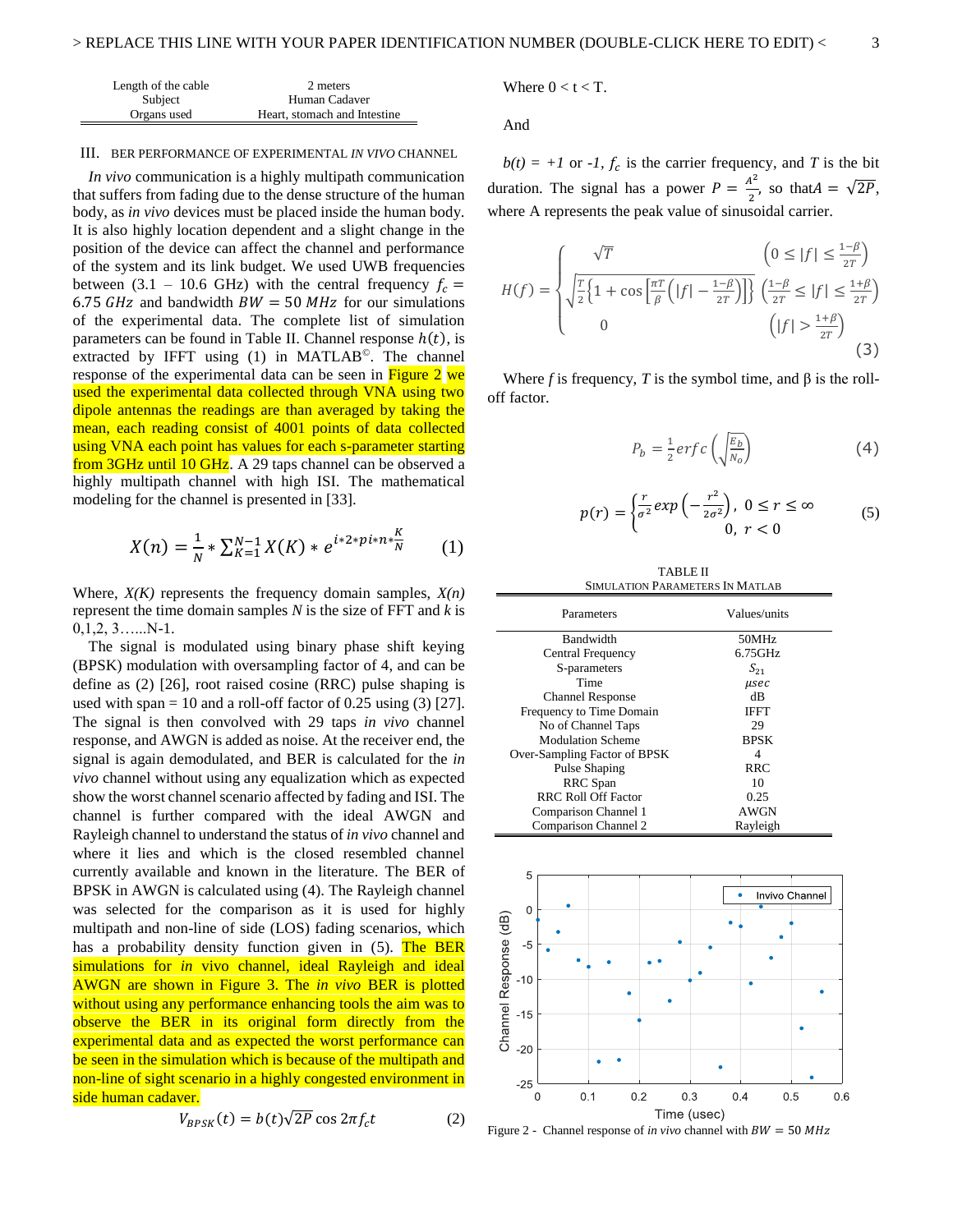

A highly multipath channel and high BER is observed in Figure 3. In order to improve the BER and obtain our desired performance, equalizer need to be use to improve the BER, this will help us improve the BER by compromising the ISI.

## IV. EQUALIZATION

Equalization is the process used to render the frequency component of an electronic signal [29]. It helps to get rid of the ISI in the time dispersive and frequency selective channels; those are the channels in which the signal bandwidth is higher than the coherence bandwidth  $(B_c)$ . ISI introduces distortion in the signal resulting in symbol overlapping which makes it hard for a receiver to distinguish between the desired and undesired symbols causing high BER affecting the performance of the system. An additional reason for an ISI includes multipath scattering environments which are basically non-line of sight signals. Those signals result in the delayed version of a transmitted signal as the signal arrive from a different direction with different power at the receiver and starts interfering with other transmitted symbols. To mitigate the effect of ISI and improve BER, performance equalizers are used to compensate the effect of ISI on a signal.

 There are different types of equalization techniques available in the literature to accommodate for different scenarios [23-26]. The most effective ones are the adaptive equalizers distributed as linear and nonlinear equalizers, both of them are used to improve the system performance and to subsequently select the best equalizer for the system. In this article, least mean square equalizer was picked as a linear equalizer combined with recursive least square equalizer and decision feedback equalizer, from the nonlinear equalizers. Some tests were performed using maximum likelihood sequence estimator equalizer (MLSE) equalizer to improve the BER, as in theory MLSE has the best performance, but practically it is the most complicated equalizer [27]. It is observed that for a 29 taps channel MLSE faces memory problems, although with lesser number of taps the MLSE performs better than the LMS and DFE. Considering the number of taps, we only consider LMS and DFE for our tests.

RLS and LMS both are adaptive equalizers, but each of them has its advantages and disadvantages. RLS algorithm converges quickly but the execution takes time, and it is slow as compared to LMS. Where the complexity of the RLS grows roughly with

the square of the number of weights which makes it unstable especially in a situation where we need to use higher weights. The RLS algorithm can be summarized with the initialization using (6) [26].

$$
w(0)=k(0)=x(0)=0, R^{-1}(0)=\delta I_{NN}
$$
 (6)

Where,  $I_{NN}$  is an *NxN* identity Matrix, and  $\delta$  is a large positive constant. Computing recursively using (7-11) as follows.

$$
w(n) = w(n-1) + k(n)e^{(n)}
$$
 (7)

$$
k(n) = \frac{R^{-1}(n-1)y(n)}{\lambda + y^T(n)R^{-1}(n-1)y(n)}
$$
(8)

$$
x(n) = e(n) + \hat{d}(n) \tag{9}
$$

Where

$$
\hat{d}(n) = w^T(n-1)y(n) \tag{10}
$$

$$
R^{-1}(n) = \frac{1}{\lambda} [R^{-1}(n-1) - k(n) y^T(n) R^{-1}(n-1)] \tag{11}
$$

Where  $\lambda$  represent the weighting coefficient.

The block diagram presenting the structure of RLS equalizers is shown in  $Figure 4$ .



Figure 4 - RLS block diagram used for equalizing in-vivo signal.

While on the other hand, LMS algorithm executes quickly but the convergence process is slow, and the complexity of the LMS increases linearly with respect to weights. LMS can be computed using (12-14) [26].

$$
\hat{d}_k(n) = w^T{}_N(n) y_N(n) \tag{12}
$$

$$
e_k(n) = x_k(n) - \hat{d}_k(n) \tag{13}
$$

$$
w_N(n + 1) = w_N(n) - \alpha e^*_{k}(n) y_N(n) \tag{14}
$$

Where *n* represents a sequence of iterations, *N* number of delay stages and  $\alpha$  is step size.

The block diagram presenting the structure of LMS is shown in Figure 5.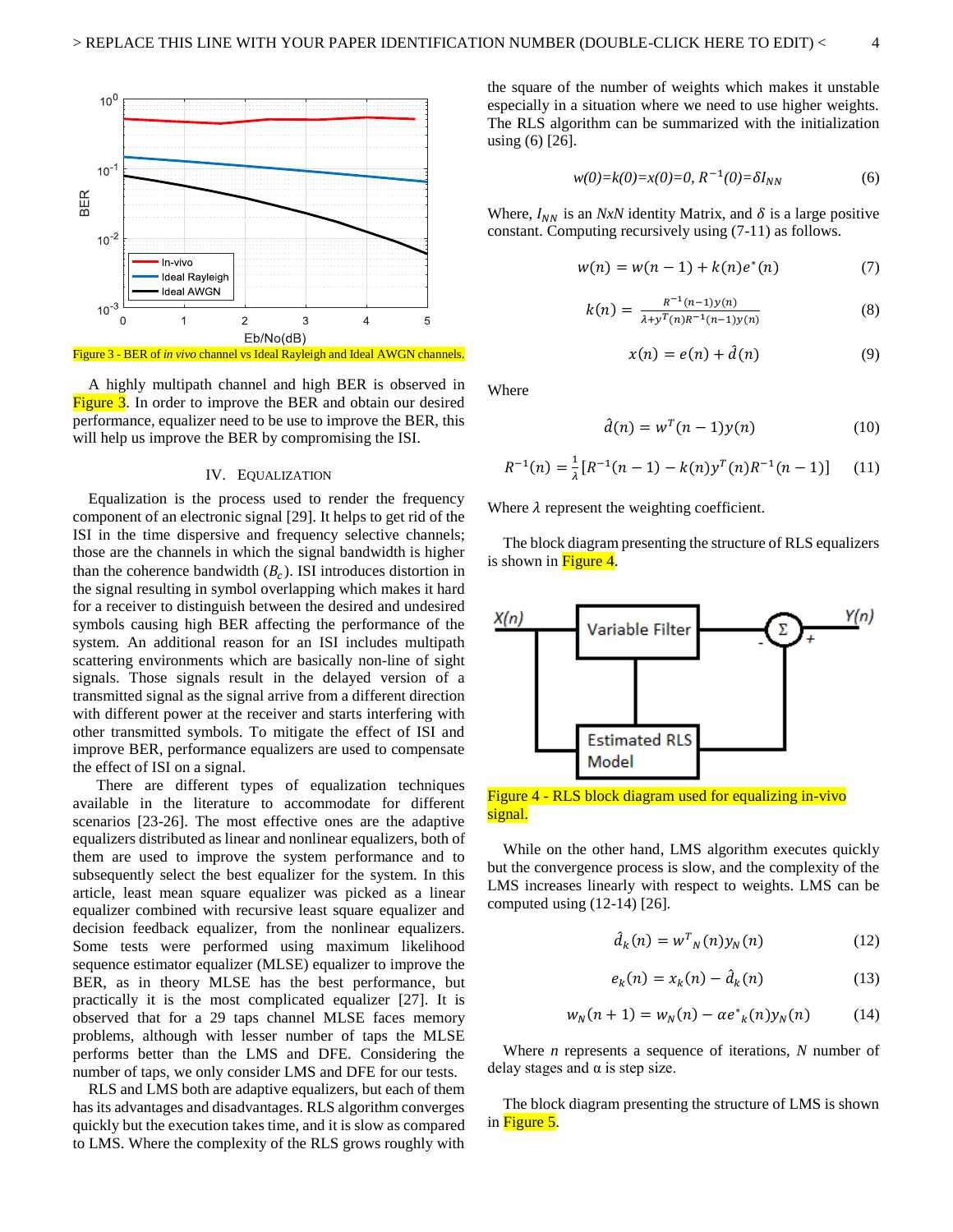

Figure 5 - LMS block diagram used for equalizing in-vivo signal.

The recursive least square and least mean square algorithms are used together by exploiting their properties of quick convergence (RLS) and fast execution (LMS), which help the simulation to execute quickly and present better results.

#### V. SIMULATION AND RESULTS DISCUSSION

The general requirement for implementation of adaptive equalizers consists of a number of taps, step size, signal constellation (BPSK in our case) and an initial set of weights



## Figure 6 - Block diagram of equalizers used to improve the BER performance of experimental in vivo radio

The goal of the least mean square equalizer is to minimize the mean square error (MSE) presented in the output of the equalizer. The prediction of error is highly dependent on the tap gain such that the MSE of the equalizer output is the function of weight. The recursive least square on the other hand requires the calculation of tap gain vector so that the cumulative square error can be minimized.

While for the nonlinear equalizer, decision feedback equalizer is used which has  $N_1 + N_2 + 1$  taps in the feedforward filter and  $N_3$  taps in the feedback producing an output (15). The main idea of DFE is to estimate and subtract the symbols which will introduce ISI on future symbols [26].

$$
\hat{d}_k = \sum_{n=-N_1}^{N_2} c^*_{n} y_{k-n} + \sum_{i=1}^{N_3} F_i d_{k-i} \tag{15}
$$

Where  $c^*$ <sub>n</sub> and  $y_n$  are tap gain and the input  $f^*$ <sub>i</sub> tap gain input for feedback.  $d_i$  ( $i < k$ ) is the previous decision made on the detected signal. The minimum mean square error (MSE) a DFE can be achieved is (16)

$$
E[|e(n)|^2]_{min} = exp\left\{\frac{\tau}{2\pi} \int_{-\pi}^{\pi} \ln \left[ \frac{N_o}{|F(e^{jwT})|^2 + N_o} \right] d\omega \right\} \quad (16)
$$

for equalizers taps after which the block adaptively update the weights continuously throughout the simulation. To equalize the signal, an equalization object needs to be created which consists of the desired equalizer, and the algorithms needed to be used, it can then be applied to the desired channel that needs to be equalized.

We mainly used two adaptive equalizers in our simulations to test their performance on *in vivo* channel to improve the BER. First, the channel frequency response is plotted by normalizing the magnitude and the frequency of the signal as shown in Figure 7. A frequency selective channel is observed; this issue is previously discussed by Demir *et al.* [28] a mean RMS delay spread of *2.76 ns* is observed using (18) and the coherence bandwidth ( $B_c = 7.25$  *MHz*) is calculated using (20).

The mean excess delay can be calculated using (17).

$$
\bar{\tau} = \frac{\sum_{k} p(\tau_k) \tau_k}{\sum_{k} p(\tau_k)} \tag{17}
$$

And, The RMS delay spread is defined as (18)

$$
\sigma_{\tau} = \sqrt{\overline{\tau^2} - (\overline{\tau})^2} \tag{18}
$$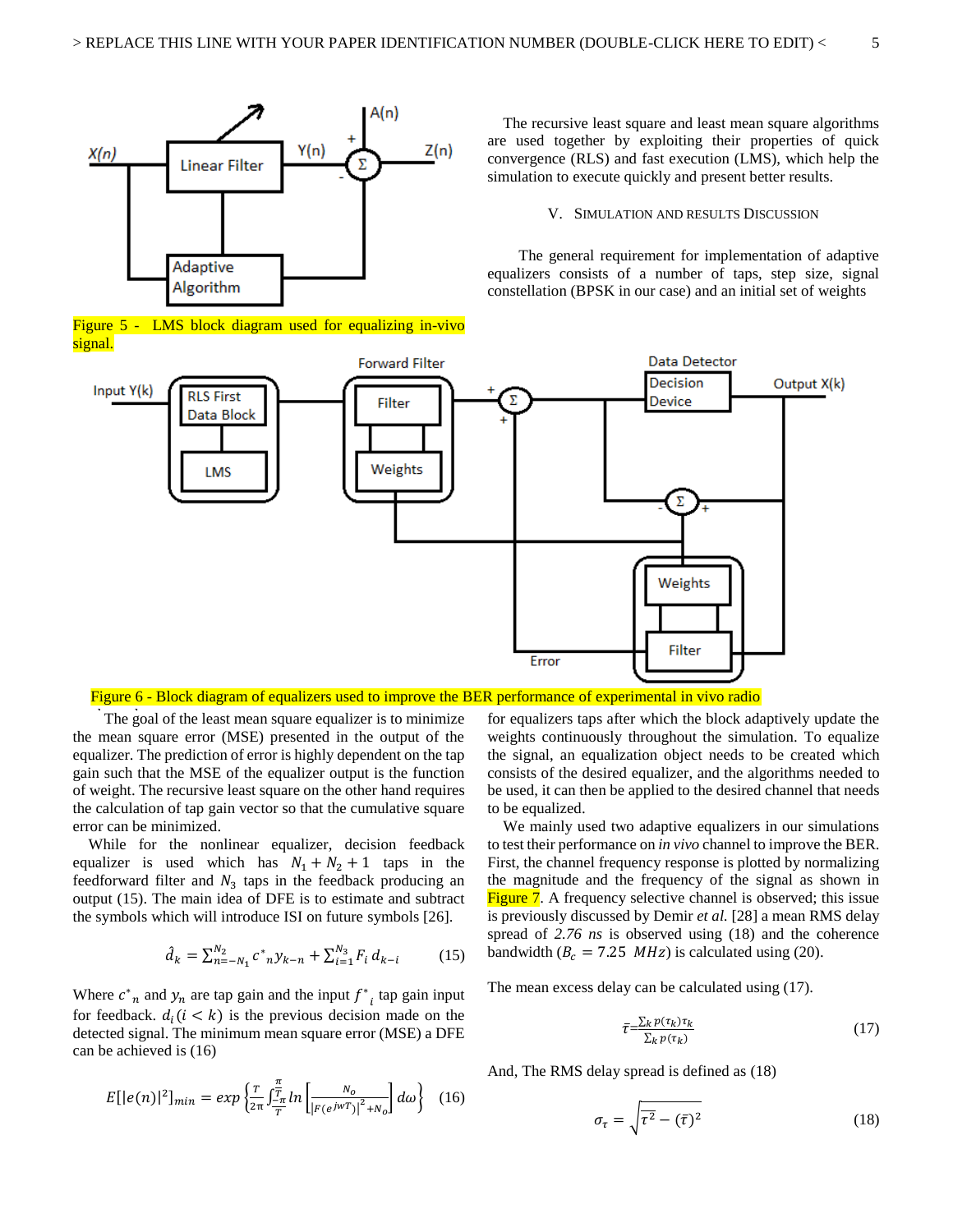Where

$$
\overline{\tau^2} = \frac{\sum_k p(\tau_k) \tau_k^2}{\sum_k p(\tau_k)}
$$
(19)

$$
B_c \approx \frac{1}{50\sigma_\tau} \tag{20}
$$

This is not critical for a narrow band (NB) communication but it can cause issues while working with ultra-wideband. As in our case, we are working on the  $BW = 50$  MHz which is much higher than the calculated  $B_c$  and makes the signal frequency selective.

The block diagram presented in  $Figure 6$  is showing the equalizers structure used to improve the BER performance of the *in vivo* radio channel. The basic limitations with the linear equalizers is their poor performance on the channel having spectral nulls. Decision feedback equalizer is a non-linear equalizer and has the advantage to subtract the distortion on a current pulse that is caused by the previous pulses. In the block diagram of DFE, the forward filter and the feedback filter can be both linear filters and are working as a linear filter while working separately but the non-linearity of decision feedback is because of the non-linear properties of the detector. The main idea of DFE is if the values of the symbols previously detected are known it can be used to cancel the ISI right at the output of the feedforward filter. In order to minimize the mean square error, the weights of the feedforward and feedback filters can be adjusted simultaneously to produce better results.

So if we send a single bit from a transmitter and pass it through the channel, the channels act like a low pass filter and it smears the transmitted bit and introduce inter-symbol interference. The DFE is used to subtract that smearing, which comes from the previous bit. So it slices the bit and delayed it by one-unit interval multiply it by a constant that represent the amount of smearing and finally subtract that amount from the next bit, which helps return a voltage closer to the true value



Figure 7 - Un-equalized *in vivo* channel frequency response. for in -vivo channel.

Considering pros and cons of both the RLS and LMS discussed in the previous section we decided to use the properties of both of these algorithms to achieve quick and better results. RLS converges faster than LMS and LMS can be executed quickly. The parameter values for LMS and DFE are set by using 55 taps linear equalizer and 29 taps feedforward and 29 taps feedback weights for DFE. The detailed list of the parameter are shown in Table III. RLS is used only for the first data block at each Eb/No which helped us rapidly converge the taps and LMS algorithm is used for the remaining data blocks in order to ensure rapid execution speed.

A linear equalizer object is constructed and implemented in the simulations for both LMS and DFE. First, the simulation for the linear equalizer is executed and the equalizer signal spectrum of a linearly equalized signal can be seen in **Figure 8**. It is observed that as the Eb/No increases the spectrum has a deeper null, which point us to the fact that a linear equalizer must use more taps to get better performance. After that, the DFE equalizer has been executed and the signal spectrum for DFE is plotted as shown in  $Figure 9$ . It is observed that at low BER DFE suffers from error bursts but later it shows dynamically improved results compare to LMS. DFE performs much more effectively on the *in vivo* channel as compared to the LMS by mitigating the channel null better than LMS. The DFE errors bursts were higher compared to LMS that is because of its feedback detection of bits instead of the correct bits.

Two types of power spectrums are extracted using power spectral density (PSD) functions. Power spectral density or power spectrum are used to characterize random processes in frequency domain. The power spectrum  $S(\omega)$  is actually the discrete time Fourier transform (DTFT) of the correlation sequence  $r[k]$  for the process. The power spectral density can be defined as (21).

$$
S(\omega) = \sum_{k=-\infty}^{\infty} r[k]e^{-jk\omega} \tag{21}
$$

Or equivalently

$$
r[k] = \frac{1}{2\pi} \int_{-\pi}^{\pi} S(\omega) e^{jk\omega} d\omega \qquad (22)
$$

In terms of an interpretation, if the power spectrum is integrated between  $\omega_a$  and  $\omega_b$  and called that  $P_{ab}$  and normalized it by  $2\pi$ , the quantity will represent the expected contribution to total power or variance due to components of the random process between theses points  $\omega_a$  and  $\omega_b$  and can be represented as (23)

$$
P_{ab} = \frac{1}{2\pi} \int_{\omega_a}^{\omega_b} S(\omega) \, d\omega \tag{23}
$$

Hence, by finding the area under  $S(\omega)$  between  $\omega_a$  and  $\omega_b$ that's the power of this portion of the spectrum is expected to contribute the random process, which tells us how the contribution of the power are distributed in frequency.

The power spectrum is actually the density, hence the units in terms of radian frequency will be represented as  $S(f)$  = power/radian and the frequency that measured the units of hertz will be presented as  $S(f) = power/hertz$ .

The total power can be represented as (24)

$$
r[0] = \frac{1}{2\pi} \int_{-\pi}^{\pi} S(\omega) \, d\omega = E\{x^2[n]\} \tag{24}
$$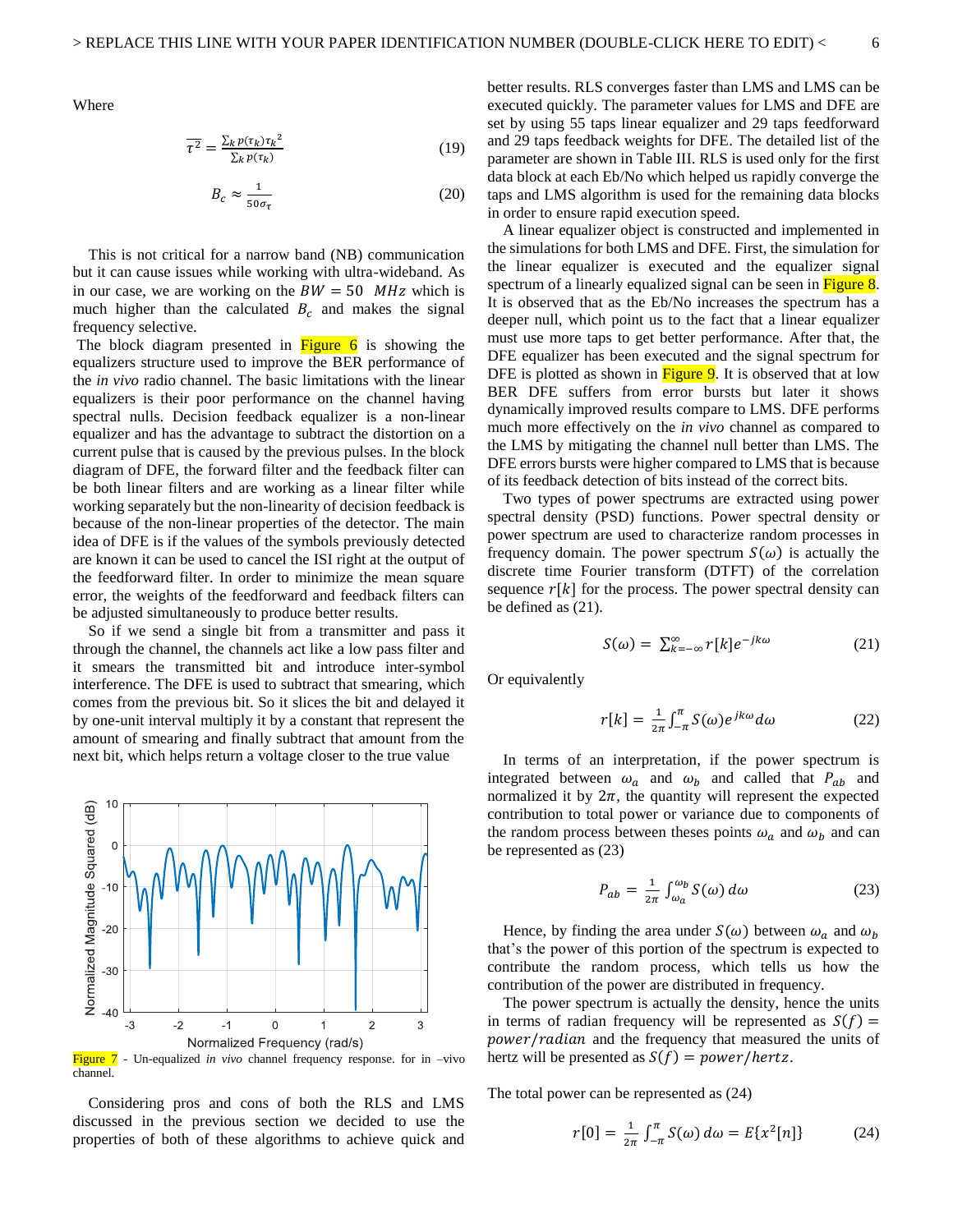$10^{-4}$ 

 $10^{-6}$  $\overline{0}$ 

Ideal BPSK **Linear Equalizer** 

 $\overline{4}$ 

 $\,$  6  $\,$ 

**DFE** 

 $\overline{c}$ 

Where the power cannot be zero.

## $S(\omega) \geq 0$  non negative

Hence by comparing the power spectrums, both linearly equalized and decision feedback equalizer power spectrum, it can be seen that the maximum fluctuation observed in un equalized frequency response is between 0 dB to -40 dB. Where the linear equalization reduces it between 0 dB to -30 dB. Although DFE outperformed the LMS and presents the best results by keeping the power spectrum between 0 dB to -10 dB. These results show that a non-linear decision feedback equalizer offers better performance than the recursive least square and least mean square combined. As the power spectrum was improved by 25% using least mean square and 75% using decision feedback equalizer considering the highest fluctuated peaks. Although the analysis is based on the maximum peaks but the overall fluctuation of the power spectrum using Figure 8 for linearly equalized least mean square is between 0 dB to -10 dB and 0 to -20 dB in that case part of the spectrum is recovered between 50% to 75%. While in the case of decision feedback, it remains the same throughout the simulation as shown in **Figure 9**, which shows better and stable performance of decision feedback compared to least mean square.

Finally, the BER results are shown for both LMS and DFE equalizers in Figure 10 along with the ideal BPSK as a comparison. It can be clearly observed that DFE easily outperformed the BER performance compare to LMS. It can be concluded that non-linear equalizers performed better for *in vivo* channels as compare to linear equalizers. Although with low Eb/No initially the LMS performance was slightly better than DFE but at  $Eb/No = 6$  dB and so on DFE shows a much better BER results compared to LMS.



Figure  $8$  - Linearly equalized signal power spectrum for in –vivo channel.

TABLE III SIMULATION PARAMETERS FOR EQUALIZATION

| Parameters            | Values/units |
|-----------------------|--------------|
| Sampling Frequency Fs |              |
| Modulation            | <b>BPSK</b>  |
| Symbol Rate Rs        |              |
| Sample Per Symbol     | Fs/Rs        |



Figure 10 - Equalizers BER performance comparison along with ideal BPSK The detailed analysis with exact quantitative values for the bit error rate performance comparison between least mean square equalizer and decision feedback equalizer are presented in Table IV.

8

Eb/No (dB)

 $10$ 

 $12$ 

 $14$ 

16

| <b>TABLE IV</b>                 |                   |                     |                                |  |  |
|---------------------------------|-------------------|---------------------|--------------------------------|--|--|
| <b>BER QUANTITATIVE RESULTS</b> |                   |                     |                                |  |  |
| Eb/No                           | <b>Ideal BPSK</b> | Linear<br>Equalizer | Decision feedback<br>equalizer |  |  |
| 0                               | 0.07865           | 0.1317              | 0.1684                         |  |  |
| $\overline{c}$                  | 0.03751           | 0.09441             | 0.1247                         |  |  |
| 4                               | 0.0125            | 0.06248             | 0.08358                        |  |  |
| 6                               | 0.00238           | 0.03648             | 0.0472                         |  |  |
| 8                               | 0.00019           | 0.02187             | 0.00956                        |  |  |
| 10                              | $3.872e^{-6}$     | 0.00948             | 0.00168                        |  |  |
| 12                              | N/A               | 0.00388             | $8.721e^{-05}$                 |  |  |
| 14                              | N/A               | 0.001903            | $3.013e^{-06}$                 |  |  |

It can be clearly seen from the values that the ideal binary phase shift keying has the best performance in its ideal state. Initially the least mean square equalizer show better performance as compared to the decision feedback algorithm.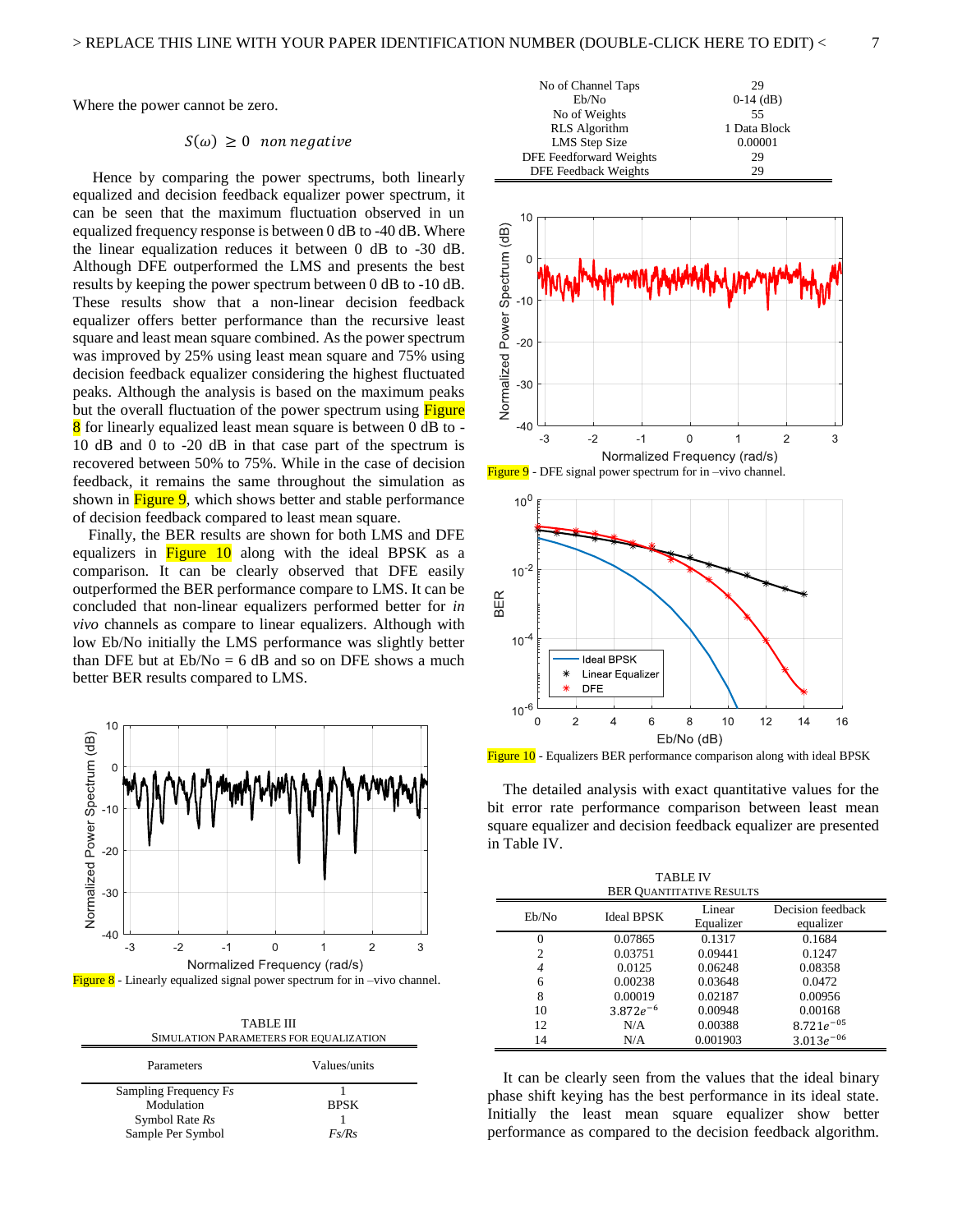The linear mean square was incorporated with recursive least square algorithm in order to converge the system quickly and the LMS further take the operation to execute it rapidly. The results of LMS was slightly better until  $Eb/No = 6$ , afterwards the decision feedback equalizer present significant performance compared to the least mean square and dramatically improve the bit error rate.

## VI. CONCLUSION

This paper presents a detailed analysis and improvement of *in*  vivo radio channel BER performance with and without different equalizers. The paper shows the similarity between the *in* vivo channels that do not use any equalizers and the Rayleigh channel. Both channels suffer from severe fading due to the non-line of sight situation. Furthermore, different equalizers were used to test their performance for improving BER performance of an in *vivo channel and* compromise the effect of ISI caused by using the UWB technology. It is clear that the *in* vivo channel is a frequency selective channel that will suffer from ISI with ultra-wideband communication. Therefore, equalizers must be used to compensate for the effects of the ISI. This provides a preliminary insight of *in vivo* communication. The presented analysis offers novel results and findings to obligate the communication and can help guide future research that may acquire more time, resources and challenges in such environment. This study can be used as a stepping stone for comprehensive and thorough studies in this undesired fading environment.

#### **REFERENCES**

- [1] Qammer H. Abbasi, Masood Ur Rehman, Khalid Qaraqe and Akram Alomainy,"Advances in Body-Centric Wireless Communications: Applications and State-of-the-art", The Institution of Engineering and Technolog (IET) Publication, July, 2016, ISBN: 978-1-84919-989-6 (print), ISBN 978-1-84919-990-2
- [2] W. Greatbatch and C. F. Holmes, "History of implantable devices," in *IEEE Engineering in Medicine and Biology Magazine*, vol. 10, no. 3, pp. 38-41, Sept. 1991.
- [3] P. Anacleto, P. M. Mendes, E. Gultepe and D. H. Gracias, "Micro antennas for implantable medical devices," *2013 IEEE 3rd Portuguese Meeting in Bioengineering (ENBENG)*, Braga, 2013, pp. 1-4.
- [4] T. Xu, J. B. Wendt and M. Potkonjak, "Matched Digital PUFs for Low Power Security in Implantable Medical Devices," *2014 IEEE International Conference on Healthcare Informatics*, Verona, 2014, pp. 33-38.
- [5] Y. X. Guo, D. Zhu and R. Jegadeesan, "Inductive wireless power transmission for implantable devices," *2011 International Workshop on Antenna Technology (iWAT)*, Hong Kong, 2011, pp. 445-448.
- [6] J. I. Al-Nabulsi, H. A. Al-Doori and N. T. Salawy, "Human motion to recharge implantable devices," *2017 10th Jordanian International Electrical and Electronics Engineering Conference (JIEEEC)*, Amman, 2017, pp. 1-5.
- [7] D. Halperin, T. S. Heydt-Benjamin, K. Fu, T. Kohno and W. H. Maisel, "Security and Privacy for Implantable Medical Devices," in *IEEE Pervasive Computing*, vol. 7, no. 1, pp. 30-39, Jan.-March 2008.
- R. Yan, T. Xu and M. Potkonjak, "Semantic attacks on wireless medical devices," *IEEE SENSORS 2014 Proceedings*, Valencia, 2014, pp. 482- 485.
- [9] C. Garcia-Pardo *et al*., "Experimental ultra wideband path loss models for implant communications," *2016 IEEE 27th Annual International Symposium on Personal, Indoor, and Mobile Radio Communications (PIMRC)*, Valencia, 2016, pp. 1-6.
- [10] K. Sayrafian-Pour, W.-B. Yang, J. Hagedorn, J. Terrill, K. Yekeh Yazdandoost, K. Hamaguchi, "Channel Models for Medical Implant Communication", *International Journal of Wireless Information Networks*, vol. 17, no. 3, pp. 105-112, 2010.
- [11] E. Chow *et al*., "Commercial development of RF medical implantable devices," *2013 IEEE MTT-S International Microwave Workshop Series on RF and Wireless Technologies for Biomedical and Healthcare Applications (IMWS-BIO)*, Singapore, 2013, pp. 1-3.
- [12] T. P. Ketterl, G. E. Arrobo, A. Sahin, T. J. Tillman, H. Arslan and R. D. Gitlin, "In vivo wireless communication channels," *WAMICON 2012 IEEE Wireless & Microwave Technology Conference*, Cocoa Beach, FL, 2012, pp. 1-3.
- [13] K. Hassan, J. G. Andrews and W. Frey, "In-vivo communication using blood vessels as the transport channel," *2009 Conference Record of the Forty-Third Asilomar Conference on Signals, Systems and Computers*, Pacific Grove, CA, 2009, pp. 55-59.
- [14] Naveed A. Abbasi, Dilan Lafci and Ozgur B. Akan, "Controlled Information Transfer Through an *In vivo* Nervous System," Feb. 2018 Nature, Scientific Reports 8, Article No. 2298, doi: 10.1038/s41598-018- 20725-2.
- [15] T. P. Ketterl, G. E. Arrobo and R. D. Gitlin, "SAR and BER evaluation using a simulation test bench for in vivo communication at 2.4 GHz," *WAMICON 2013*, Orlando, FL, 2013, pp. 1-4.
- [16] C. He, Y. Liu, G. E. Arrobo, T. P. Ketterl and R. D. Gitlin, "In vivo wireless communications and networking," *2015 Information Theory and Applications Workshop (ITA)*, San Diego, CA, 2015, pp. 163-172.
- [17] M. R. Mahfouz and M. J. Kuhn, "UWB channel measurements and modeling for positioning and communications systems in the operating room," *2011 IEEE Topical Conference on Biomedical Wireless Technologies, Networks, and Sensing Systems*, Phoenix, AZ, 2011, pp. 47-50.
- [18] Q. H. Abbasi, M. Qaraqe, M. U. Rehman and E. Serpedin, "Ultra wideband in vivo radio channel characterisation and system modeling," *2014 IEEE MTT-S International Microwave Workshop Series on RF and Wireless Technologies for Biomedical and Healthcare Applications (IMWS-Bio2014)*, London, 2014, pp. 1-3.
- [19] M. Rupp and J. A. Garcia-Naya, "Equalizers in mobile communications: Tutorial 38," in *IEEE Instrumentation & Measurement Magazine*, vol. 15, no. 3, pp. 32-42, June 2012.
- [20] M. Martinez-Ramon, A. Artes-Rodriguez, A. Navia-Vazquez and A. R. Figueiras-Vidal, "Adaptively combined LMS and logistic equalizers," in *IEEE Signal Processing Letters*, vol. 11, no. 10, pp. 777-779, Oct. 2004.
- [21] G. Ysebaert, K. Vanbleu, G. Cuypers, M. Moonen and T. Pollet, "Combined RLS-LMS initialization for per tone equalizers in DMTreceivers," in *IEEE Transactions on Signal Processing*, vol. 51, no. 7, pp. 1916-1927, July 2003.
- [22] A.Razavi, "The Decision-Feedback Equalizer [A Circuit for All Seasons]," in *IEEE Solid-State Circuits Magazine*, vol. 9, no. 4, pp. 13- 132, Fall 2017.
- [23] A.H. Mehana and A. Nosratinia, "New results in the analysis of decisionfeedback equalizers," *2013 Asilomar Conference on Signals, Systems and Computers*, Pacific Grove, CA, 2013, pp. 2118-2121.
- [24] Chih-Hsiu Lin and An-Yeu Wu, "Low cost decision feedback equalizer (DFE) design for Giga-bit systems," *Proceedings. (ICASSP '05). IEEE International Conference on Acoustics, Speech, and Signal Processing, 2005.*, 2005, pp. iii/1001-iii/1004 Vol. 3.
- [25] Z. Chen, "Decision Feedback Equalizer (DFE) behavioral macro model for packaging system eye diagram transient simulations," *2011 IEEE 61st Electronic Components and Technology Conference (ECTC)*, Lake Buena Vista, FL, 2011, pp. 209-216.
- [26] T. S. Rappaport, *Wireless Communications: Principles and Practice*, vol. 2, Prentice Hall, 2002.
- [27] J. G. Proakis and M. Salehi, Digital Communications (5<sup>th</sup> Ed.), McGraw Hill, 2008.
- [28] Demir, A. F., [Abbasi, Q. H.,](http://eprints.gla.ac.uk/view/author/39488.html) Ankarali, Z. E., Alomainy, A., Qaraqe, K., Serpedin, E. and Arslan, H., "Anatomical Region-Specific In Vivo Wireless Communication Channel Characterization," in *IEEE Journal of*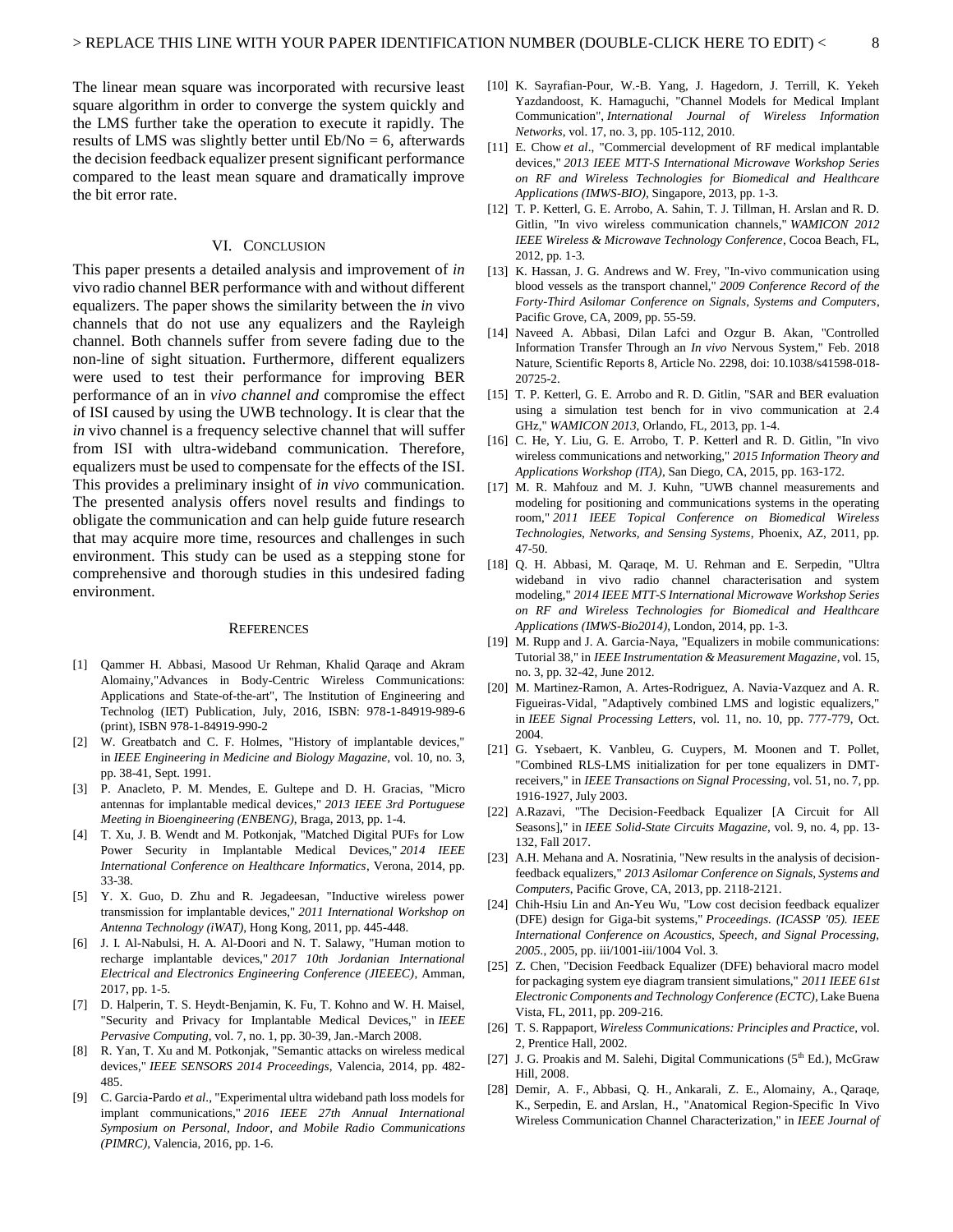*Biomedical and Health Informatics*, vol. 21, no. 5, pp. 1254-1262, Sept. 2017.

- [29] Andrea Goldsmith, Wireless Communications, Cambridge University Press, 2005.
- [30] O. Bayat, B. Shafai and O. N. Ucan, "Reduced state equalization of multilevel turbo coded signals," *Proceedings. (ICASSP '05). IEEE International Conference on Acoustics, Speech, and Signal Processing, 2005.*, 2005, pp. iii/705-iii/708 Vol. 3.
- [31] O. Bayat, B. Shafai and O. N. Ucan, An Efficient Channel Equalization on the Transmission of Turbo Coded Signals, *proceedings of CIC Conference,* Las Vegas, Nevada, USA, June 2004.
- [32] O. Bayat, "Intersymsol interference cancellation in CDMA 1xEVDO network," International Journal of communication systems, 2014, issue 10, vol. 27, pp. 1553-1560.
- [33] M. Ilyas, O. N. Ucan, O. Bayat, X. Yang and Q. H. Abbasi, "Mathematical Modeling of Ultra Wideband in Vivo Radio Channel," in *IEEE Access*, vol. 6, pp. 20848-20854, 2018.
- [34] A. F. Demir, Q. H. Abbasi, Z. E. Ankarali, M. Qaraqe, E. Serpedin and H. Arslan, "Experimental Characterization of In Vivo Wireless Communication Channels," *2015 IEEE 82nd Vehicular Technology Conference (VTC2015-Fall)*, Boston, MA, 2015, pp. 1-2.
- [35] F. Demir, Z. Esad Ankarali, Q. H. Abbasi, Y. Liu, K. Qaraqe, E. Serpedin, H. Arslan and R. D. Gitlin., "In Vivo Communications: Steps Toward the Next Generation of Implantable Devices," in *IEEE Vehicular Technology Magazine*, vol. 11, no. 2, pp. 32-42, June 2016.
- [36] M. Ilyas, O. Bayat and Q. H. Abbasi, "Experimental analysis of ultra wideband in vivo radio channel," *2018 26th Signal Processing and Communications Applications Conference (SIU)*, Izmir, Turkey, 2018, pp. 1-4



**Muhammad Ilyas** (S'18) received his B.S. degree in Computer Engineering from COMSATS IIT Abbottabad, Pakistan, in 2010 and his M.S. degree in Electrical and Computer Engineering from Altinbas University, Istanbul, Turkey in 2014. He is currently pursuing his Ph.D. degree in the Department of

Electrical and Computer Engineering, Altinbas University, Istanbul, Turkey. His current research interests include *in vivo*  wireless communication, wireless body area networks and implantable devices.



**Osman Nuri Ucan** received his B.S. M.S and PhD. Degrees from Istanbul Technical University, Istanbul, Turkey, in 1985,1988 and 1995. He is currently serving as Lecturer (Professor) and Dean of the School of Science and Engineering Department at Altınbas university. He has more than 90 publications. His current

research interests are in the area of wireless communication, digital signal processing, channel coding, channel estimation and equalization techniques in particular multilevel coding, turbo coding and equalization for wireless communication systems.



**Oguz Bayat** received the B.S. degree from Istanbul Technical University, Istanbul, Turkey, in 2000, and M.S degree from University of Hartford, CT, USA, in 2002, and Ph.D. degree from Northeastern University, Boston, MA, USA, in 2006, all in electrical engineering. Before attending the

Communication and Digital Signal Processing Research Center at Northeastern University in 2002, he served as an adjunct faculty in the Department of Electrical and Computer Engineering at University of Hartford. He is currently working as a technical leader/manager on Nortel project at Airvana Inc, Boston, MA, USA, and he has been involved in the research and development of CDMA 1xEV-DO Rev 0, Rev A and Rev B radio node and radio node controller software products since



Ali Arshad Nasir (S'09-M'13) is an Assistant Professor in the Department of Electrical Engineering, King Fahd University of Petroleum and Minerals (KFUPM), Dhahran, KSA. Previously, he held the position of Assistant Professor in the School

of Electrical Engineering and Computer Science (SEECS) at National University of Sciences \& Technology (NUST), Paksitan, from 2015-2016. He received his Ph.D. in telecommunications engineering from the Australian National University (ANU), Australia in 2013 and worked there as a Research Fellow from 2012-2015. His research interests are in the area of signal processing in wireless communication systems. He is an Associate Editor for IEEE Canadian Journal of Electrical and Computer Engineering.



MUHAMMAD ALI IMRAN (M'03, SM'12) is the Vice Dean Glasgow College UESTC and Professor of Communication Systems in the School of Engineering at the University of Glasgow. He was awarded his M.Sc. (Distinction) and Ph.D. degrees from Imperial College London, U.K., in 2002 and 2007,

respectively. He is an Affiliate Professor at the University of Oklahoma, USA and a visiting P MUHAMMAD ALI IMRAN (M'03, SM'12) is the Vice Dean Glasgow College UESTC and Professor of Communication Systems in the School of Engineering at the University of Glasgow. He was awarded his M.Sc. (Distinction) and Ph.D. degrees from Imperial College London, U.K., in 2002 and 2007, respectively. He is an Affiliate Professor at the University of Oklahoma, USA and a visiting Professor at 5G Innovation Centre, University of Surrey, UK. He has over 18 years of combined academic and industry experience, working primarily in the research areas of cellular communication systems. He has been awarded 15 patents, has authored/co-authored over 300 journal and conference publications, and has been principal/co-principal investigator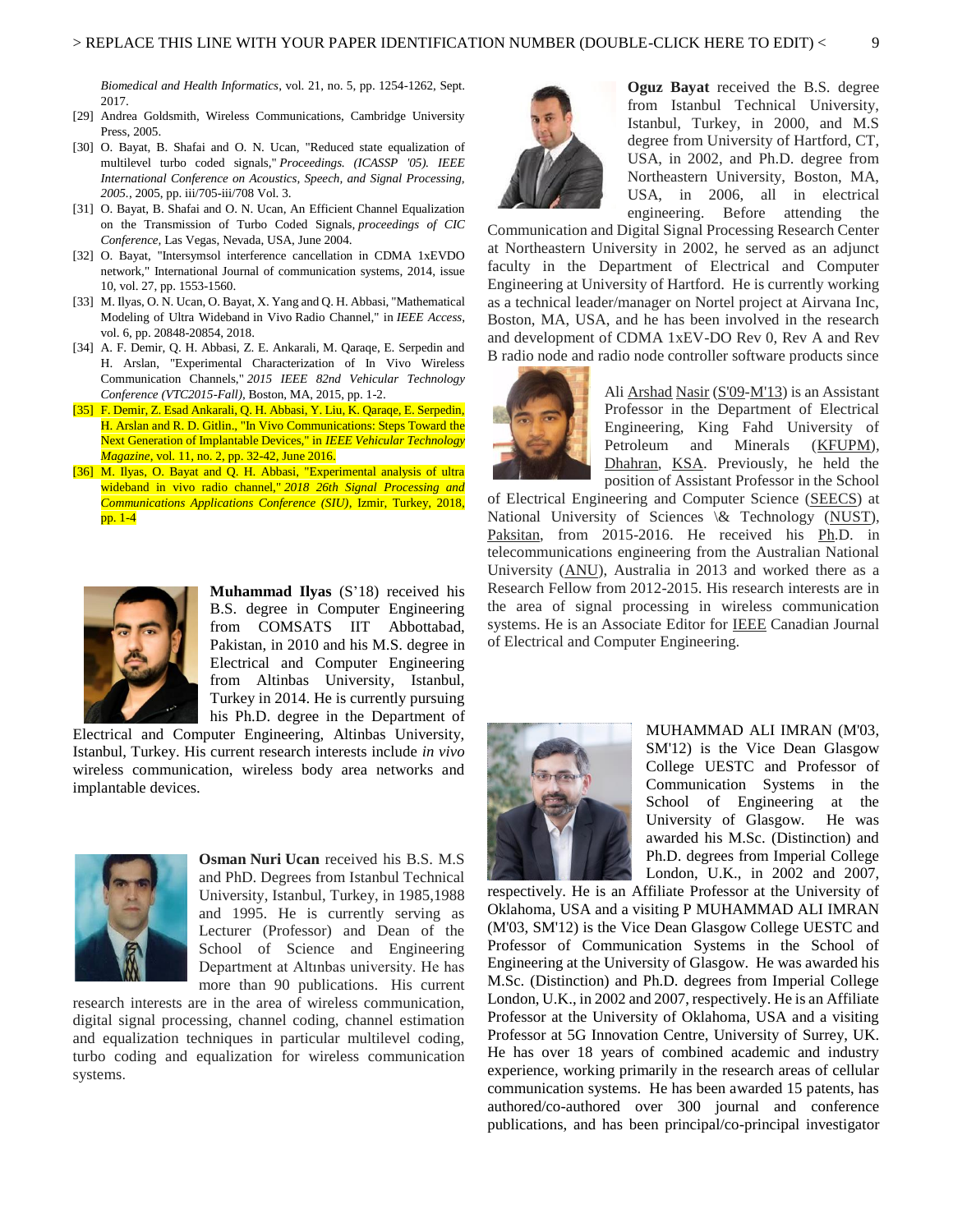on over £6 million in sponsored research grants and contracts. He has supervised 30+ successful PhD graduates.

He has an award of excellence in recognition of his academic achievements, conferred by the President of Pakistan. He was also awarded IEEE Comsoc's Fred Ellersick award 2014, FEPS Learning and Teaching award 2014, Sentinel of Science Award 2016. He was twice nominated for Tony Jean's Inspirational Teaching award. He is a shortlisted finalist for The Wharton-QS Stars Awards 2014, QS Stars Reimagine Education Award 2016 for innovative teaching and VC's learning and teaching award in University of Surrey. He is a senior member of IEEE and a Senior Fellow of Higher Education Academy (SFHEA), UK.

He is the editor/co-editor of two books: Access, Fronthaul and Backhaul Networks for 5G and Beyond. Published by IET, ISBN 9781785612138 and Energy Management in Wireless Cellular and Ad-hoc Networks. Published by Springer. ISBN 9783319275666.



Akram Alomainy (S'04–M'07– SM'13), received the M.Eng. degree in communication engineering and the Ph.D. degree in electrical and electronic engineering (specialized in antennas and radio propagation) from Queen Mary University of London (QMUL), U.K., in July 2003 and July 2007, respectively.

He joined the School of Electronic Engineering and Computer Science, QMUL, in 2007, where he is an Associate Professor (Senior Lecturer) in the Antennas and Electromagnetics Research Group. He is a member of the Institute of Bioengineering and Centre for Intelligent Sensing at QMUL. His current research interests include small and compact antennas for wireless body area networks, radio propagation characterisation and modelling, antenna interactions with human body, computational electromagnetic, advanced antenna enhancement techniques for mobile and personal wireless communications, and advanced algorithm for smart and intelligent antenna and cognitive radio system. He has managed to secure various research projects funded by research councils, charities and industrial partners on projects ranging from fundamental electromagnetic to wearable technologies. He is the lead of Wearable Creativity research at Queen Mary University of London and has been invited to participate at the Wearable Technology Show 2015, Innovate UK 2015 and also in the recent Wearable Challenge organised by Innovate UK IC Tomorrow as a leading challenge partner to support SMEs and industrial innovation. He has authored and co-authored a book, five book chapters and more than 150 technical papers (2800+ citations and H-index 25) in leading journals and peer-reviewed conferences.

Dr. Alomainy won the Isambard Brunel Kingdom Award, in 2011, for being an outstanding young science and engineering communicator. He was selected to deliver a TEDx talk about the science of electromagnetic and also participated in many public engagement initiatives and festivals. He is a member of the IET, senior member of IEEE, fellow of the Higher Education Academy (UK) and also a College Member for Engineering and Physical Sciences Research (EPSRC, UK) and its ICT prioritisation panels. He is also a reviewer for many funding agencies around the world including Expert Swiss National Science Foundation (SNSF) Research, the Engineering and Physical Sciences Research Council (EPSRC), United Kingdom and the Medical Research Council (MRC), UK. He is an elected member of UK URSI (International Union of Radio Science) panel to represent the UK interests of URSI Commission B (1 Sept 2014 until 31 Aug 2017).

2005. Since 2011, he has been serving as an Associate Professor in the Department of Electrical and Electronics Engineering of Altınbaş University. His current research interests are in the area of wireless communication, digital signal processing, channel coding, channel estimation and equalization techniques in particular multilevel coding, turbo coding and equalization for wireless communication systems.



**Qammer H. Abbasi** (SM'16, MIET'12) received his BSc and MSc degree in electronics and telecommunication engineering from University of Engineering and Technology (UET), Lahore, Pakistan (with distinction). He received his Ph.D. degree in Electronic and Electrical engineering from Queen Mary University of

London (QMUL), U.K., in Jan 2012. From 2012 to June 2012, he was Post-Doctoral Research Assistant in Antenna and Electromagnetics group, QMUL, UK. From 2012 to 2013, he was international young scientist under National Science Foundation China (NSFC), and Assistant Professor in University of Engineering and Technology (UET), KSK, Lahore. From August 2013 to April 2017 he was with the Centre for Remote Healthcare Technology and Wireless Research Group, Department of Electrical and Computer Engineering, Texas A &M University (TAMUQ) initially as an Assistant Research Scientist and later was promoted to an Associate Research Scientist and Visiting lecture where he was leading multiple Qatar national research foundation grants (worth \$3 million). Currently, Dr. Abbasi is a Lecturer (Assistant Professor) in University of Glasgow in the School of Engineering in addition to Visiting Research Fellow with Queen Mary, University of London (QMUL) and Visiting Associate Research Scientist with Texas A & M University (TAMUQ). He has been mentoring several undergraduate, graduate students and postdocs. Dr. Abbasi has contributed to a patent, more than 150 leading international technical journal and peer reviewed conference papers and 5 books and received several recognitions for his research including University Research Excellence Award from TAMUQ in two consecutive years, Reward for Excellence from University of Glasgow, UK exceptional talent endorsement by Royal Academy of Engineering, most downloaded paper in IEEE Terahertz Transaction, Media coverage by Analog IC tips, Microwaves & RF newsletters, Vertical news. His research interests include nano communication, RF design and radio propagation, Biomedical applications of millimetre wave and terahertz communication, Antenna interaction with human body,